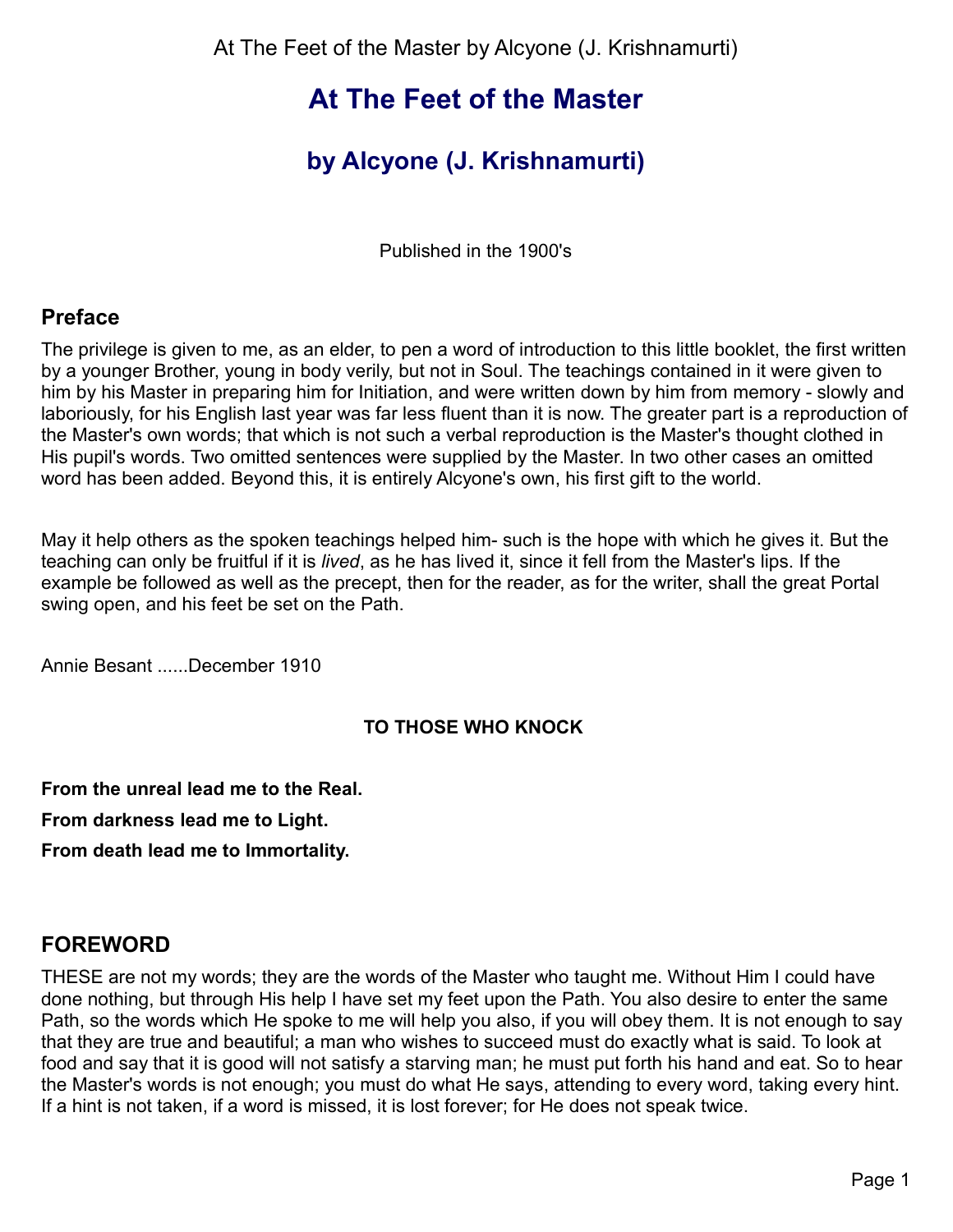Four qualifications there are for this pathway:

**Discrimination Desirelessness** Good conduct Love

What the Master has said to me on each of these I shall try to tell you.

-1-

THE first of these Qualifications is Discrimination; and this is usually taken as the discrimination between the real and the unreal which leads men to enter the Path. It is this, but is also much more; and it is to be practiced, not only at the beginning of the Path, but at every step of it every day until the end. You enter the Path because you have learnt that on it alone can be found those things which are worth gaining. Men who do not know, work to gain wealth and power, but these are at most for one life only, and therefore unreal. There are greater things than these- things which are real and lasting; when you have once seen these, you desire those others no more.

In all the world there are only two kinds of people- those who know, and those who do not know; and this knowledge is the thing which matters. What religion a man holds, to what race he belongs- these things are not important; the really important thing is this knowledge- the knowledge of God's plan for men. For God has a plan and that plan is evolution. When once a man has seen that and really knows it, he cannot help working for it and making himself one with it, because it is so glorious, so beautiful. So, because he knows, he is on God's side, standing for good and resisting evil, working for evolution and not for selfishness.

If he is on God's side he is one of us, and it does not matter in the least whether he calls himself a Hindu, or a Buddhist, a Christian or a Muslim, whether he is an Indian or an Englishman, a Chinese or a Russian Those who are on His side know why they are here and what they should do, and they are trying to do it; all the others do not yet know what they should do, and so they often act foolishly, and try to invent ways for themselves which they think will be pleasant for themselves, not understanding that all are one, and that therefore only what the One wills can ever be really pleasant for any one. They are following the unreal instead of the real. Until they learn to distinguish between these two, they have not ranged themselves on God's side, and so this discrimination is the first step.

But even when the choice is made, you must still remember that of the real and the unreal there are many varieties; and discrimination must still be made between the right and the wrong, the important and the unimportant, the useful and the useless, the true and the false, the selfish and the unselfish.

Between the right and wrong it should not be difficult to choose, for those who wish to follow the Master have already decided to take the right at all costs. But the body and the man are two, and the man's will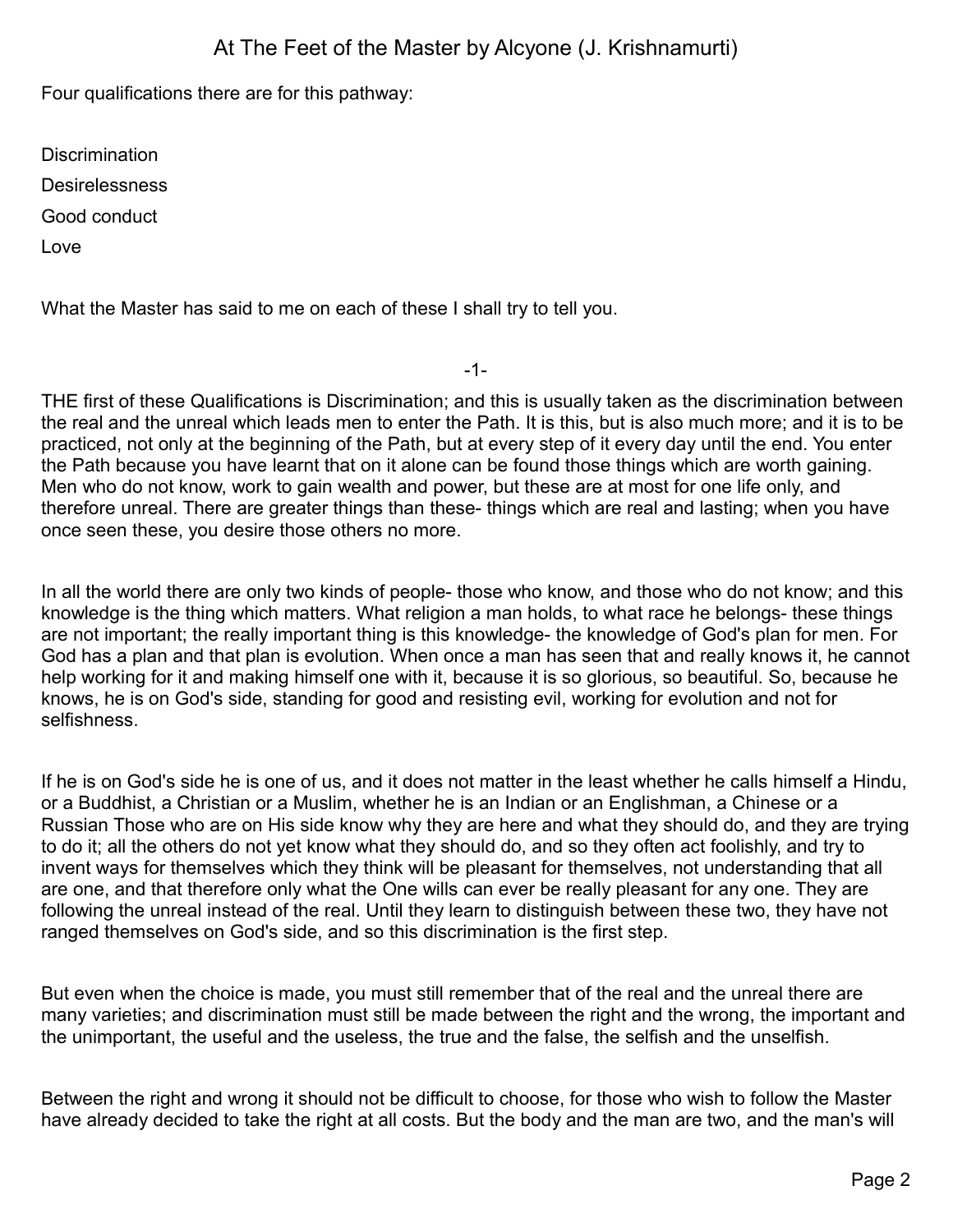is not always what the body wishes. When your body wishes something, stop and think whether *you* really wish it. For *you* are God, and you will only what God wills; but you must dig deep down into yourself to find the God within you, and listen to His voice, which is *your* voice. Do not mistake your bodies for yourself-neither the physical body, nor the astral, nor the mental. Each one of them will pretend to be the Self, in order to gain what it wants. But you must know them all, and know yourself as their master.

When there is work that must be done, the physical body wants to rest, to go out walking, to eat and drink; and the man who does not know says to himself: " I want to do these things, and I must do them." But the man who knows says: "This that wants is *not* I, and it must wait awhile." Often when there is an opportunity to help some one, the body feels: "How much trouble it will be for me; let some one else do it." But the man replies to his body: "You shall not hinder me in doing good work."

The body is your animal- the horse upon which you ride. Therefore you must treat it well, and take good care of it; you must not overwork it, you must feed it properly on pure food and drink only, and keep it strictly clean always, even from the minutest speck of dirt. For without a perfectly clean and healthy body you cannot do the arduous work of preparation, you cannot bear its ceaseless strain. But it must always be you who controls that body, not it that controls you.

The astral body has *its* desires- dozens of them; it wants you to be angry, to say sharp words, to feel jealous, to be greedy for money, to envy other people their possessions, to yield yourself to depression. All these things it wants, and many more, not because it wishes to harm you, but because it likes violent vibrations, and likes to change them constantly. But *you* want none of these things, and therefore you must discriminate between your wants and your body's.

Your mental body wishes to think itself proudly separate, to think much of itself and little of others. Even when you have turned it away from worldly things, it still tries to calculate for self, to make you think of your own progress, instead of thinking of the Master's work and of helping others. When you meditate, it will try to make you think of the many different things which *it* wants instead of the one thing which you want. You are not this mind, but it is yours to use; so here again discrimination is necessary. You must watch unceasingly, or you will fail.

Between right and wrong, Occultism knows no compromise. At whatever apparent cost, that which is right you must do, that which is wrong you must not do, no matter what the ignorant may think or say. You must study deeply the hidden laws of Nature, and when you know them arrange your life according to them, using always reason and common sense.

You must discriminate between the important and the unimportant. Firm as a rock where right and wrong are concerned, yield always to others in things which do not matter. For you must be always gentle and kindly, reasonable and accommodating, leaving to others the same full liberty which you need for yourself.

Try to see what is worth doing: and remember that you must not judge by the size of the thing. A small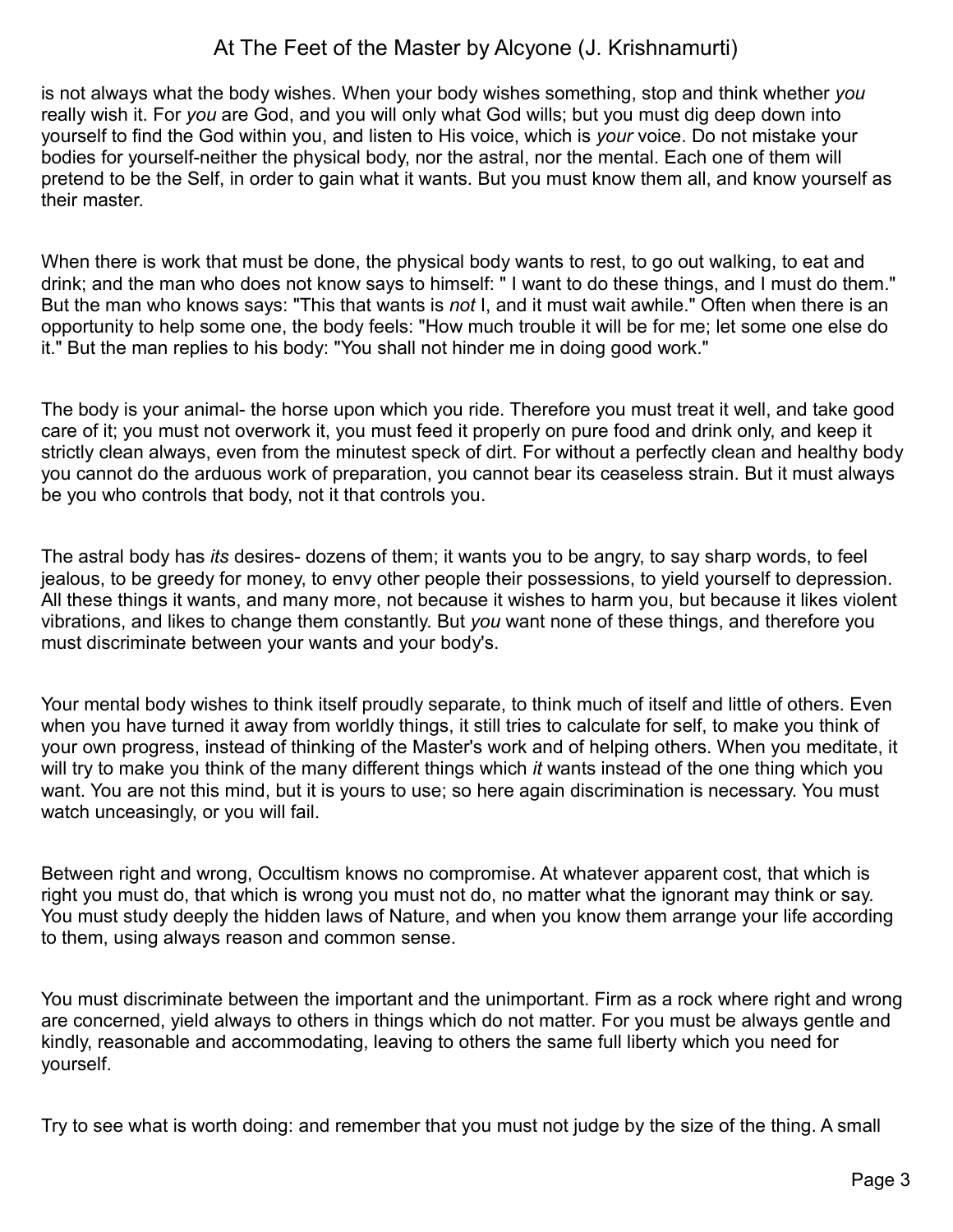thing which is directly useful in the Master's work is far better worth doing than a large thing which the world would call good. You must distinguish not only the useful from the useless, but the more useful from the less useful. To feed the poor is a good and noble and useful work; yet to feed their souls is nobler and more useful than to feed their bodies. Any rich man can feed the body, but only those who know can feed the soul. If you know, it is your duty to help others to know.

However wise you may be already, on this Path you have much to learn; so much that here also there must be discrimination, and you must think carefully what is worth learning. All knowledge is useful, and one day you will have all knowledge; but while you have only part, take care that it is the most useful part. God is Wisdom as well as Love; and the more wisdom you have the more you can manifest of Him. Study then, but study first that which will most help you to help others. Work patiently at your studies, not that men may think you wise, not even that you may have the happiness of being wise, but because only the wise man can be wisely helpful. However much you wish to help, if you are ignorant you may do more harm than good.

You must distinguish between truth and falsehood; you must learn to be true all through, in thought and word and deed.

In thought first; and that is not easy, for there are in the world many untrue thoughts, many foolish superstitions, and no one who is enslaved by them can make progress. Therefore you must not hold a thought just because many other people hold it, nor because it has been believed for centuries, nor because it is written in some book which men think sacred; you must think of the matter for yourself, and judge for yourself whether it is reasonable. Remember that though a thousand men agree upon a subject, if they know nothing about that subject their opinion is of no value. He who would walk upon the Path must learn to think for himself, for superstition is one of the greatest evils in the world, one of the fetters from which you must utterly free yourself.

Your thought about others must be true; you must not think of them what you do not know. Do not suppose that they are always thinking of you. If a man does something which you think will harm you, or says something which you think applies to you, do not think at once: " He meant to injure me." Most probably he never thought of you at all, for each soul has its own troubles and its thoughts turn chiefly around itself. If a man speak angrily to you, do not think: "He hates me, he wishes to wound me." Probably some one or something else has made him angry, and because he happens to meet you he turns his anger upon you. He is acting foolishly, for all anger is foolish, but you must not therefore think untruly of him.

When you become a pupil of the Master, you may always try the truth of your thought by laying it beside His. For the pupil is one with his Master, and he needs only to put back his thought into the Master's thought to see at once whether it agrees. If it does not, it is wrong, and he changes it instantly, for the Master's thought is perfect, because He knows all. Those who are not yet accepted by Him cannot do quite this; but they may greatly help themselves by stopping often to think: "What would the Master think about this? What would the Master say or do under these circumstances?" For you must never do or say or think what you cannot imagine the Master as doing or saying or thinking.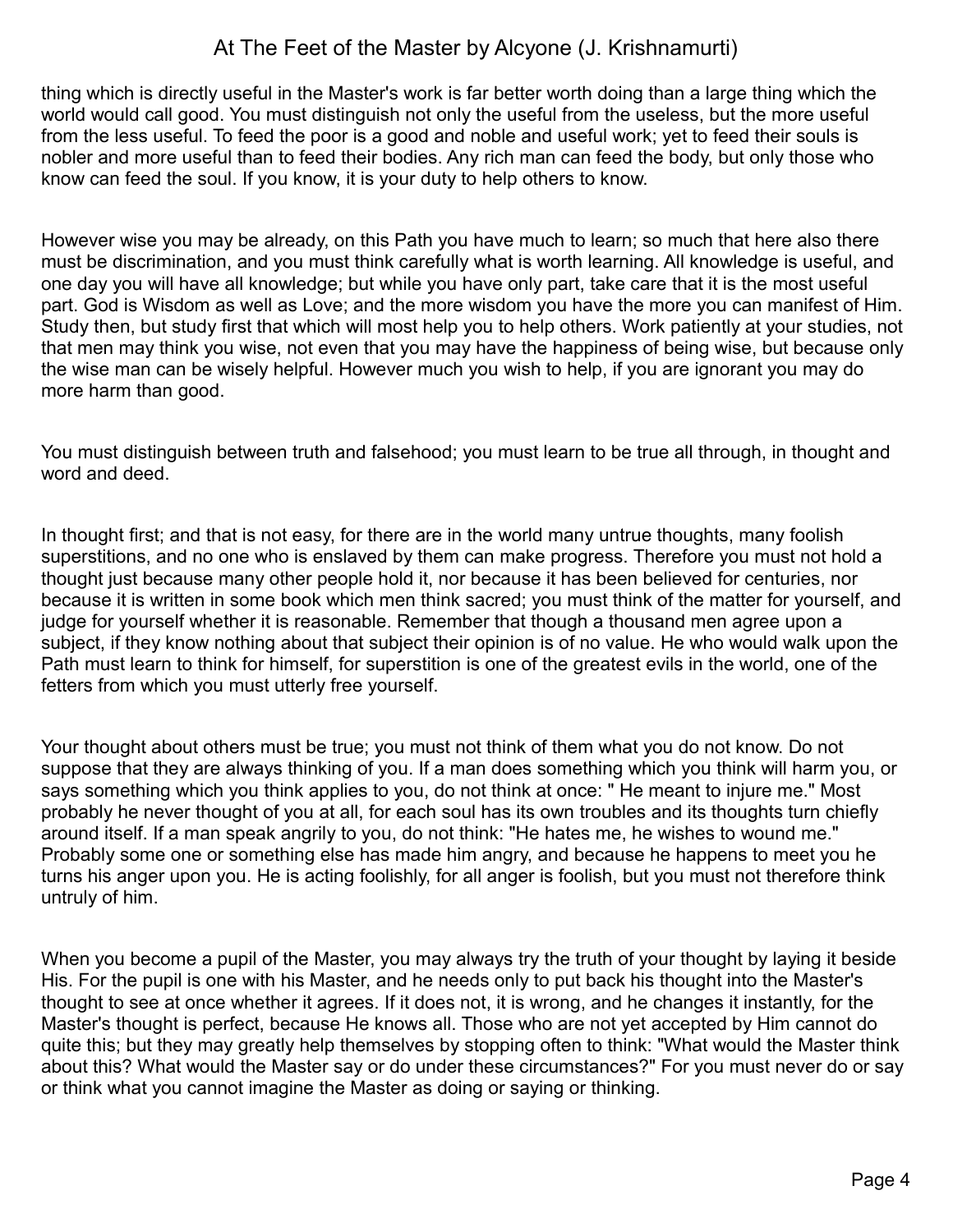You must be true in speech too- accurate and without exaggeration. Never attribute motives to another; only his Master knows his thoughts, and he may be acting from reasons which have never entered your mind. If you hear a story against any one, do not repeat it; it may not be true, and even if it is, it is kinder to say nothing. Think well before speaking, lest you should fall into inaccuracy.

Be true in action; never pretend to be other than you are, for all pretense is a hindrance to the pure light of truth, which should shine through you as sunlight shines through clear glass.

You must discriminate between the selfish and the unselfish. For selfishness has many forms, and when you think you have finally killed it in one of them, it arises in another as strongly as ever. But by degrees you will become so full of thought for the helping of others that there will be no room, no time, for any thought about yourself.

You must discriminate in yet another way. Learn to distinguish the God in everyone and everything, no matter how evil he or it may appear on the surface. You can help your brother through that which you have in common with him, and that is the Divine Life; learn how to arouse that in him, learn how to appeal to that in him; so shall you save your brother from wrong.

-2-

There are many for whom the Qualification of Desirelessness is a difficult one, for they feel that they are their desires- that if their distinctive desires, their likings and dislikings, are taken away from them, there will be no self left. But these are only they who have not seen the Master; in the light of His holy Presence all desires dies, but the desire to be like Him. Yet before you have the happiness of meeting Him face to face, you may attain Desirelessness if you will. Discrimination has already shown you that the things which most men desire, such as wealth and power, are not worth having; when this is really felt, not merely said, all desire for them ceases.

Thus far all is simple; it needs only that you should understand. But there are some who forsake the pursuit of earthly aims only in order to gain heaven, or to attain personal liberation from rebirth; into this error you must not fall. If you have forgotten self altogether, you cannot be thinking when that self should be set free, or what kind of heaven it shall have. Remember that *all* selfish desire binds, however high may be its objects, and until you have got rid of it you are not wholly free to devote yourself to the work of the Master.

When all desires for self are gone, there may still be a desire to see the result of your work. If you help anybody, you want to see how much you have helped him; perhaps even you want him to see it too, and to be grateful. But this is still desire, and also want of trust. When you pour out your strength to help, there must be a result, whether you can see it or not; if you know the Law you know this must be so. So you must do right for the sake of the right, not in the hope of reward; you must work for the sake of the work, not in the hope of seeing the result; you must give yourself to the service of the world because you love it, and cannot help giving yourself to it.

Have no desire for psychic powers; they will come when the Master knows that it is best for you to have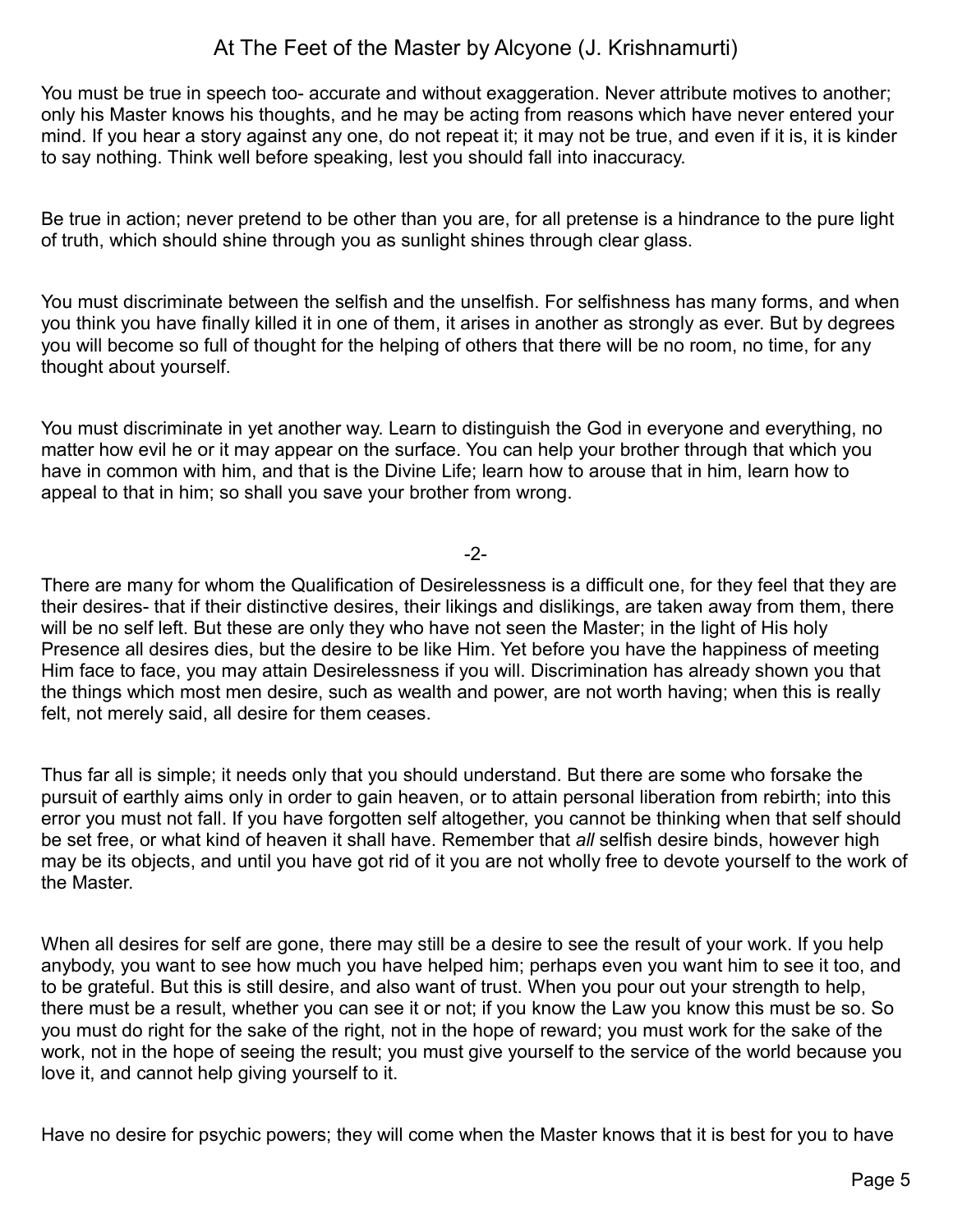them. To force them too soon often brings in its train much trouble; often their possessor is misled by deceitful nature-spirits, or becomes conceited and thinks he cannot make a mistake; and in any case the time and strength that it takes to gain them might be spent in work for others. They will come in the course of development- they *must* come; and if the Master sees that it would be useful for you to have them sooner, He will tell you how to unfold them safely. Until then, you are better without them.

You must guard, too, against certain small desires which are common in daily life. Never wish to shine, or to appear clever; have no desire to speak. It is well to speak little; better still to say nothing, unless you are quite sure that what you wish to say is true, kind and helpful. Before speaking think carefully whether what you are going to say has those three qualities; if it has not, do not say it.

It is well to get used even now to thinking carefully before speaking; for when you reach Initiation you must watch every word, lest you should tell what must not be told. Much common talk is unnecessary and foolish; when it is gossip, it is wicked. So be accustomed to listen rather than to talk; do not offer opinions unless directly asked for them. One statement of the Qualifications gives them thus; to know, to dare, to will, and to be silent; and the last of the four is the hardest of them all.

Another common desire which you must sternly repress is the wish to meddle in other men's business. What another man does or says or believes is no affair of yours, and you must learn to let him absolutely alone. He has full right to free thought and speech and action, so long as he does not interfere with any one else. You yourself claim the freedom to do what you think proper; you must allow the same freedom to him, and when he exercises it you have no right to talk about him.

If you think he is doing wrong, and you can contrive an opportunity of privately and very politely telling him why you think so, it is possible that you may convince him; but there are many cases in which even that would be an improper interference. On no account must you go and gossip to some third person about the matter, for that is an extremely wicked action.

If you see a case of cruelty to a child or an animal, it is your duty to interfere. If you see any one breaking the law of the country, you should inform the authorities. If you are placed in charge of another person in order to teach him, it may become your duty gently to tell him of his faulst. Except in such cases, mind your own business, and learn the virtue of silence.

-3-

The Six points of Conduct which are specially required are given by the Master as:

- **1- Self-control as to the Mind.**
- **2- Self-control in Action.**
- **3- Tolerance.**
- **4- Cheerfulness.**
- **5- One-pointedness.**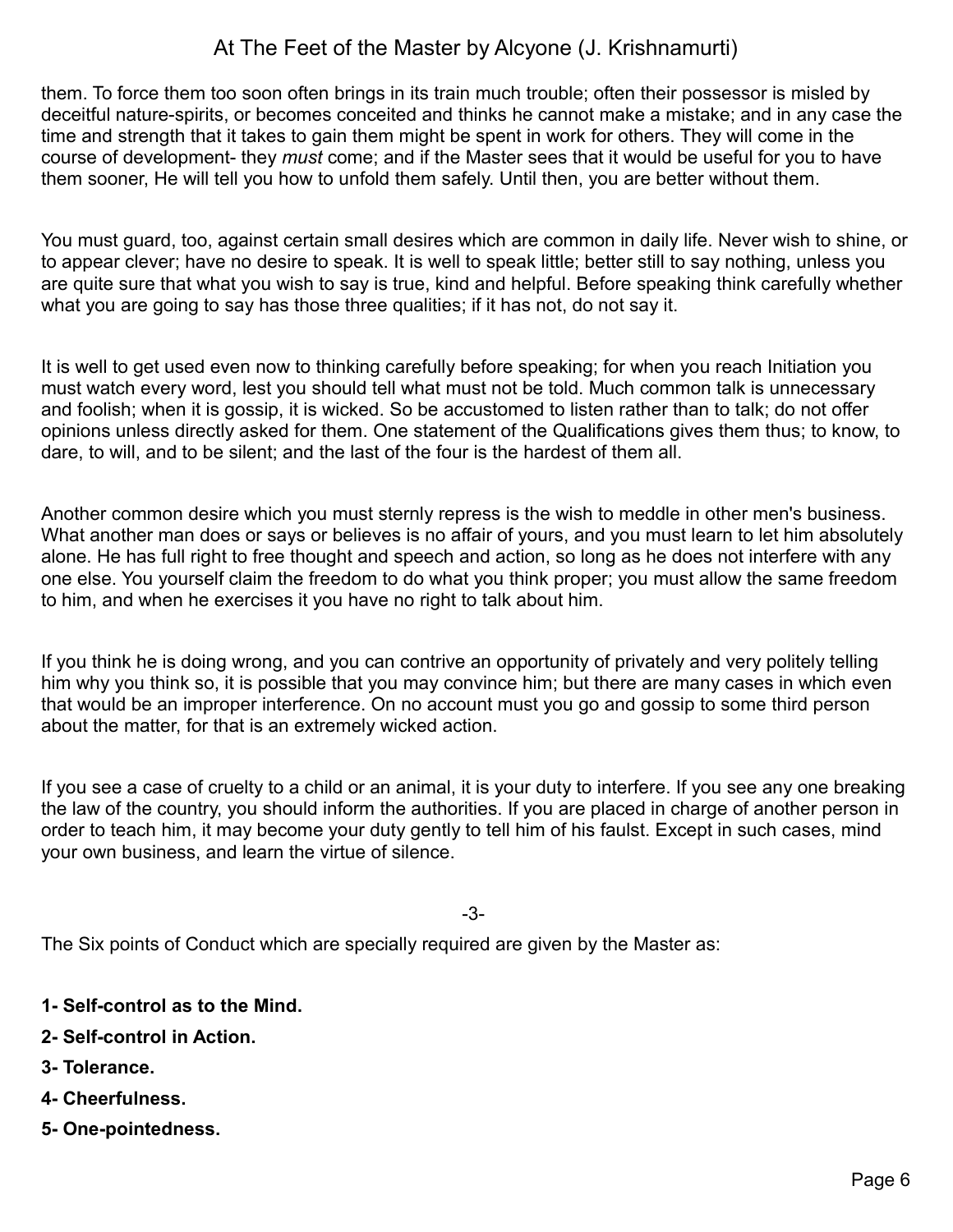#### **6- Confidence.**

[ I know some of these are often translated differently, as are the names of the Qualifications; but in all cases I am using the names which the Master Himself employed when explaining them to me.]

#### **1- Self-control as to the Mind.**

The Qualification of Desirelessness shows that the astral body must be controlled; this shows the same thing as to the mental body. It means control of temper, so that you may feel no anger or impatience; of the mind itself, so that the thought may always be calm and unruffled; and (through the mind) of the nerves, so that they may be as little irritable as possible. This last is difficult, because when you try to prepare yourself for the Path, you cannot help making your body more sensitive, so that its nerves are easily disturbed by a sound or a shock, and feel any pressure acutely; but you must do your best.

The calm mind means also courage, so that you may face without fear the trials and difficulties of the Path; it means also steadiness, so that you may make light of the troubles which come into every one's life, and avoid the incessant worry over little things in which many people spend most of their time. The Master teaches that it does not matter in the least what happens to a man from the outside; sorrows, troubles, sicknesses, losses, - all these must be as nothing to him, and must not be allowed to affect the calmness of his mind. They are the result of past actions, and when they come you must bear them cheerfully, remembering that all evil is transitory, and that your duty is to remain always joyous and serene. They belong to your previous lives, not to this; you cannot alter them, so it is useless to trouble about them. Think rather of what you are doing now, which will make the events of your next life, for that you *can* alter.

Never allow yourself to feel sad or depressed. Depression is wrong, because it infects others and makes their lives harder, which you have no right to do. Therefore if ever it comes to you, throw it off at once.

In yet another way you must control your thought; you must not let it wander. Whatever you are doing, fix your thought upon it, that it may be perfectly done; do not let your mind be idle, but keep good thoughts always in the background of it, ready to come forward the moment it is free.

Use your thought-power every day for good purposes; be a force in the direction of evolution. Think each day of some one whom you know to be in sorrow, or suffering, or in need of help, and pour out loving thought upon him.

Hold back your mind from pride, for pride comes only from ignorance. The man who does not know thinks that he is great, that he has done this or that great thing; the wise man knows that only God is great, that all good work is done by God alone.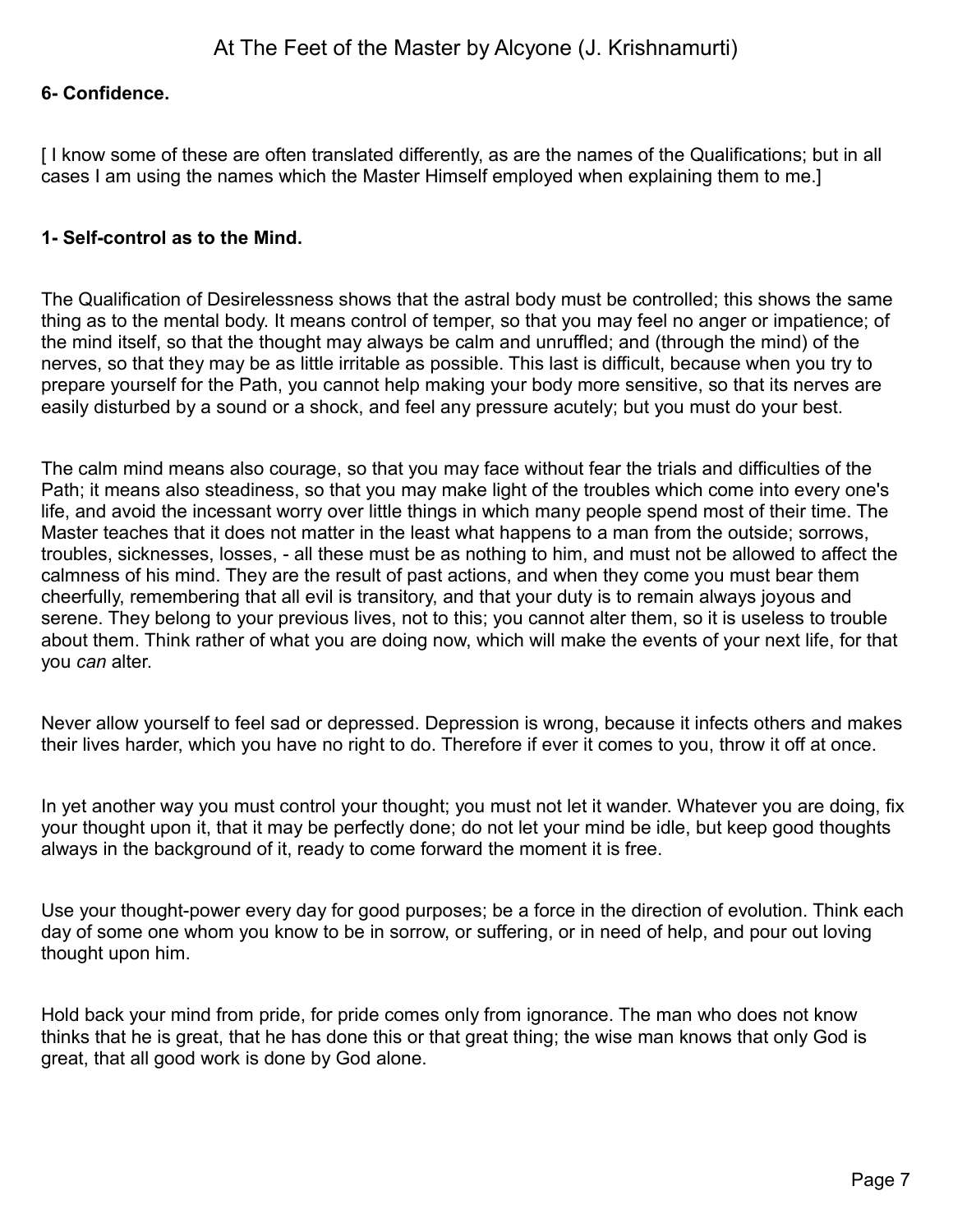#### **2- Self-control in Action.**

If your thought is what it should be, you will have little trouble with your action. Yet remember that, to be useful to mankind, thought must result in action. There must be no laziness, but constant activity in good work. But it must be your own duty that you do- not another man's, unless with his permission and by way of helping him. Leave every man to do his own work in his own way; be always ready to offer help where it is needed, but never interfere. For many people the most difficult thing in the world to learn is to mind their own business; but that is exactly what you must do.

Because you try to take up higher work, you must not forget your ordinary duties, for until they are done you are not free for other service. You should undertake no new worldly duties; but those which you have already taken upon you, you must perfectly fulfill- all clear and reasonable duties which you yourself recognize, that is, not imaginary duties which others try to impose upon you. If you are to be His, you must do ordinary work better than others, not worse; because you must do that also for His sake.

#### **3- Tolerance**

You must feel perfect tolerance for all, and a hearty interest in the beliefs of those of another religion, just as much as in your own. For their religion is a path to the higher, just as yours is. And to help all, you must understand all.

But in order to gain this perfect tolerance, you must yourself first be free from bigotry and superstition. You must learn that no ceremonies are necessary; else you will think yourself somehow better than those who do not perform them. Yet you must not condemn others who still cling to ceremonies. Let them do as they will; only they must not interfere with you who know the truth- they must not try to force upon you that which you have outgrown. Make allowance for everything; be kindly towards everything.

Now that your eyes are opened, some of your old beliefs, your old ceremonies, may seem to you absurd, perhaps, indeed, they really are so. Yet though you can no longer take part in them, respect them for the sake of those good souls to whom they are still important. They have their place, they have their use; they are like those double lines which guided you as child to write straight and evenly, until you learned to write far better and more freely without them. There was a time when you needed them; but now that time is past.

A great Teacher once wrote: "When I was a child, I spake as a child, I understood as a child, I thought as a child; but when I became a man I put away childish things." Yet he who has forgotten his childhood and lost sympathy with the children is not the man who can teach them or help them. So look kindly, gently, tolerantly upon all; but upon all alike, Buddhist or Hindu, Jain or Jew, Christian or Muslim.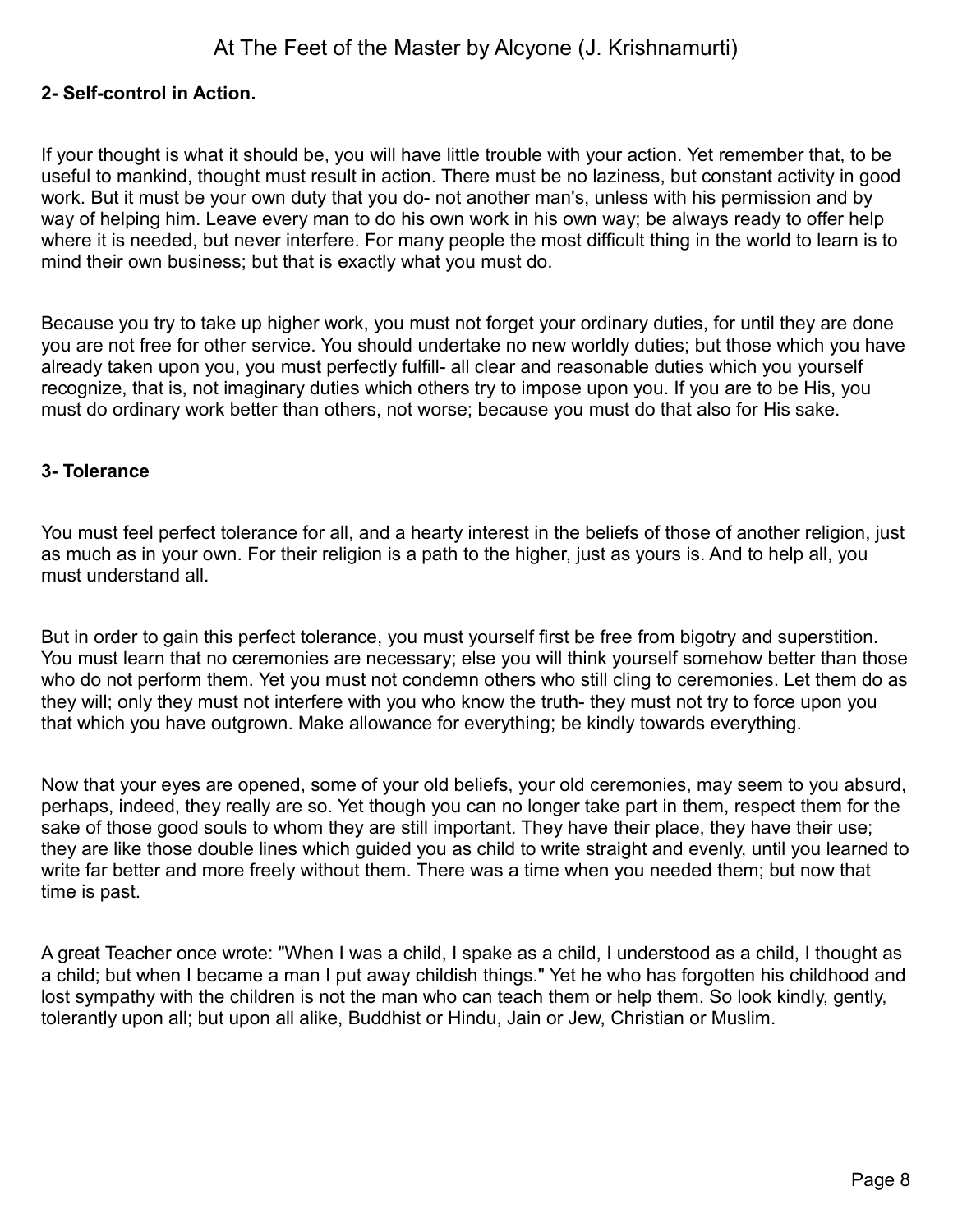#### **4- Cheerfulness.**

You must bear your karma cheerfully, whatever it may be, taking it as an honour that suffering comes to you, because it shows that the Lords of Karma think you worth helping. However hard it is, be thankful that it is no worse. Remember that you are of but little use to the Master until your evil karma is worked out, and you are free. By offering yourself to Him, you have asked that your karma may be hurried, and so now in one or two lives you work through what otherwise might have been spread over a hundred. But in order to make the best out of it, you must bear it cheerfully, gladly.

Yet another point. You must give up all feeling of possession. Karma may take from you the things which you like best- even the people whom you love most. Even then you must be cheerful- ready to part with anything and everything. Often the Master needs to pour out His strength upon others through His servant; He cannot do that if the servant yields to depression. So cheerfulness must be the rule.

#### **5. One-pointedness.**

The one thing that you must set before you is to do the Master's work. Whatever else may come in your way to do, that at least you must never forget. Yet nothing else *can* come in your way, for all helpful, unselfish work is the Master's work, and you must do it for His sake. And you must give all your attention to each piece as you do it, so that it may be your very best. The same Teacher also wrote: "Whatsoever ye do, do it *heartily,* as to the Lord, and not unto men." Think how you would do a piece of work if you knew that the Master was coming at once to look at it; just in that way you must do all your work. Those who know most will know all that that verse means. And there is another like it, much older: "Whatsoever thy hand findeth to do, do it with thy might."

One-pointedness means, too, that nothing shall ever turn you, even for a moment, from the Path upon which you have entered. No temptations, no worldly pleasures, no worldly affections even, must ever draw you aside. For you yourself must become one with the Path; it must be so much part of your nature that you follow it without needing to think of it, and cannot turn aside. You, the Monad, have decided it; to break away from it would be to break away from yourself.

#### **6- Confidence.**

You must trust your Master; you must trust yourself. If you have seen the Master, you will trust Him to the uttermost, through many lives and deaths. If you have not yet seen Him, you must still try to realize Him, and trust Him, because if you do not, even He cannot help you. Unless there is perfect trust, there cannot be the perfect flow of love and power.

You must trust yourself. You say you know yourself too well? If you feel so, you do *not* know yourself; you know only the weak outer husk, which has fallen often into the mire. But *you*- the real you- you are a spark of God's own fire, and God, who is Almighty, is in you, and because of that there is nothing that you cannot do if you will. Say to yourself: "What man has done, man can do. I am a man, yet also God in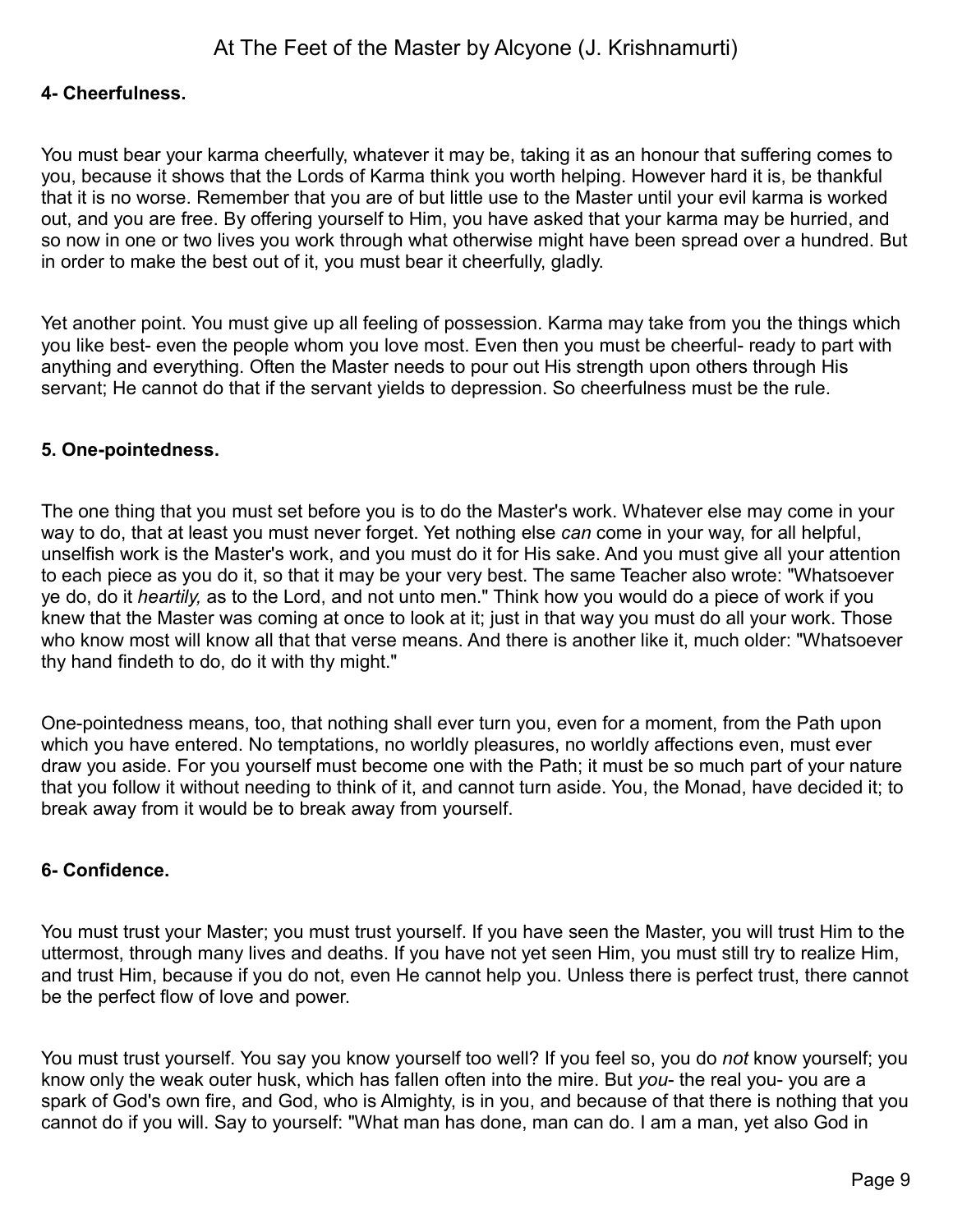man; I can do this thing, and I will." For your will must be like tempered steel, if you would tread the Path.

-4-

Of all the Qualifications, Love is the most important, for if it is strong enough in a man, it forces him to acquire all the rest, and all the rest without it would never be sufficient. Often it is translated as an intense desire for liberation from the round of births and deaths, and for union with God. But to put it in that way sounds selfish, and gives only part of the meaning. It is not so much desire as *will*, resolve, determination. To produce its result, this resolve must fill your whole nature, so as to leave no room for any other feeling. It is indeed the will to be one with God, not in order that you may escape from weariness and suffering, but in order that because of your deep love for Him you may act with Him and as He does. Because He is Love, you, if you would become one with Him, must be filled with perfect unselfishness and love also.

In daily life this means two things; first, that you shall be careful to do no hurt to any living thing; second, that you shall always be watching for an opportunity to help.

First, to do no hurt. Three sins there are which work more harm than all else in the world- gossip, cruelty, and superstition- because they are sins against love. Against these three the man who would fill his heart with the love of God must watch ceaselessly.

See what gossip does. It begins with evil thought, and that in itself is a crime. For in everyone and in everything there is good; in everyone and in everything there is evil. Either of these we can strengthen by thinking of it, and in this way we can help or hinder evolution; we can do the will of the Logos or we can resist Him. If you think of the evil in another, you are doing at the same time three wicked things:

**(1)** You are filling your neighbourhood with evil thought instead of with good thought, and so you are adding to the sorrow of the world.

**(2)** If there is in that man the evil which you think, you are strengthening it and feeding it; and so you are making your brother worse instead of better. But generally the evil is not there, and you have only fancied it; and then your wicked thought tempts your brother to do wrong, for if he is not yet perfect you may make him that which you have thought him.

**(3)** You fill your own mind with evil thoughts instead of good; and so you hinder your own growth, and make yourself, for those who can see, an ugly and painful object instead of a beautiful and lovable one.

Not content with having done all this harm to himself and to his victim, the gossip tries with all his might to make other men partners in his crime. Eagerly he tells his wicked tale to them, hoping that they will believe it; and then they join with him in pouring evil thought upon the poor sufferer. And this goes on day after day, and is done not by one man but by thousands. Do you begin to see how base, how terrible a sin this is? You must avoid it altogether. Never speak ill of any one; refuse to listen when any one else speaks ill of another, but gently say: "Perhaps this is not true, and even if it is, it is kinder not to speak of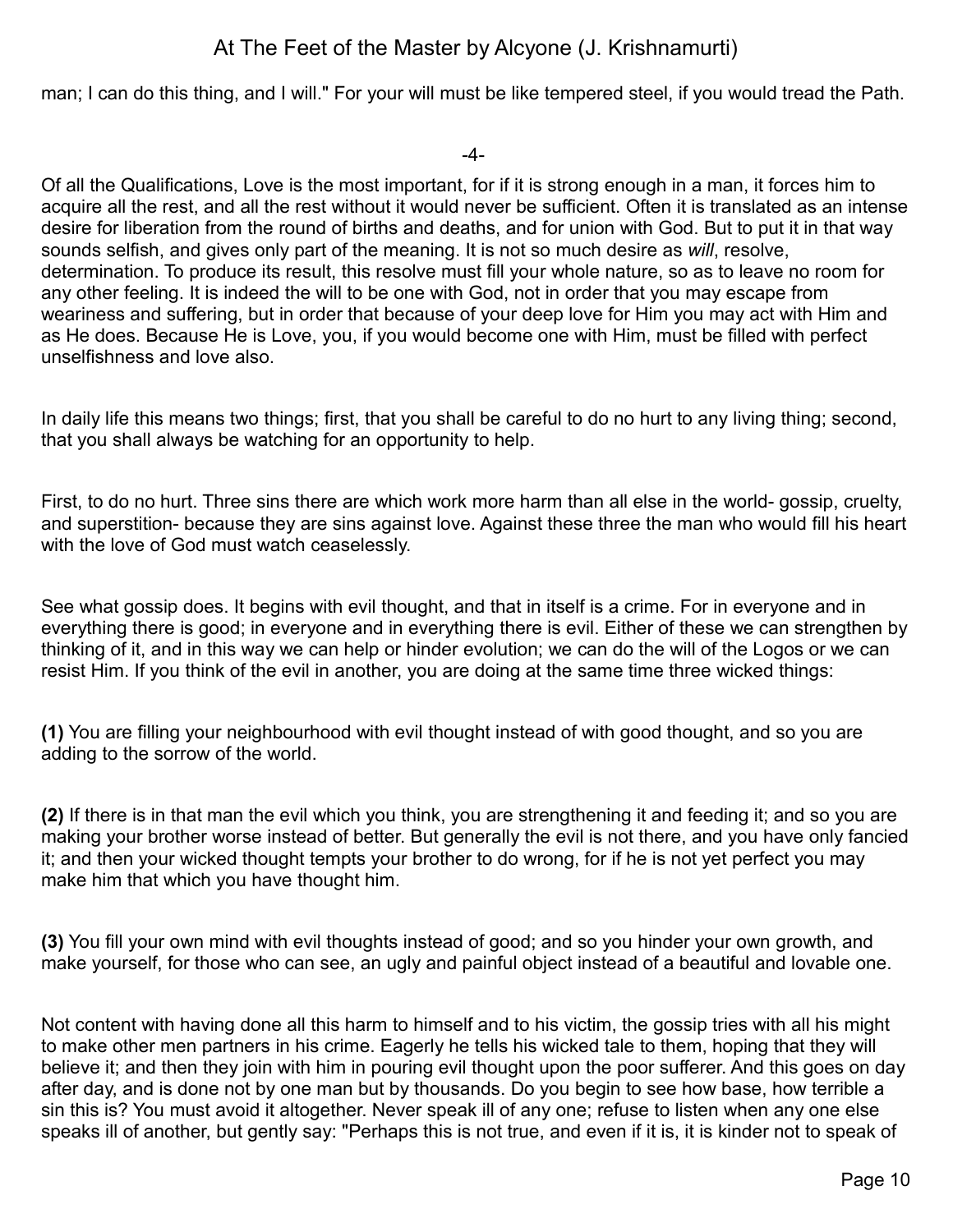it."

Then as to cruelty. This is of two kinds, intentional and unintentional. Intentional cruelty is purposely to give pain to another living being; and that is the greatest of all sins- the work of a devil rather than a man. You would say that no man could do such a thing; but men have done it often, and are daily doing it now. The inquisitors did it; many religious people did it in the name of their religion. Vivisectors do it; many schoolmasters do it habitually. All these people try to excuse their brutality by saying that it is the custom; but a crime does not cease to be a crime because many commit it. Karma takes no account of custom; and the karma of cruelty is the most terrible of all. In India at least there can be no excuse for such customs, for the duty of harmlessness is well-known to all. The fate of the cruel must fall also upon all who go out intentionally to kill God's creatures, and call it "sport."

Such things as these you would not do, I know; and for the sake of the love of God, when opportunity offers, you will speak clearly against them. But there is a cruelty in speech as well as in act; and a man who says a word with the intention to wound another is guilty of this crime. That, too, you would not do; but sometimes a careless word does as much harm as a malicious one. So you must be on your guard against unintentional cruelty.

It comes usually from thoughtlessness. A man is so filled with greed and avarice that he never even thinks of the suffering which he causes to others by paying too little, or by half-starving his wife and children. Another thinks only of his own lust, and cares little how many souls and bodies he ruins in satisfying it. Just to save himself a few minutes' trouble, a man does not pay his workmen on the proper day, thinking nothing of the difficulties he brings upon them. So much suffering is caused just by carelessness- by forgetting to think how an action will affect others. But karma never forgets, and it takes no account of the fact that men forget. If you wish to enter the Path, you must think of the consequences of what you do, lest you should be guilty of thoughtless cruelty.

Superstition is another mighty evil, and has caused much terrible cruelty. The man who is a slave to it despises others who are wiser, tries to force them to do as he does. Think of the awful slaughter produced by the superstition that animals should be sacrificed, and by the still more cruel superstition that man needs flesh for food. Think of the treatment which superstition has meted out to the depressed classes in our beloved India, and see in that how this evil quality can breed heartless cruelty even among those who know the duty of brotherhood. Many crimes have men committed in the name of the God of Love, moved by this nightmare of superstition; be very careful therefore that no slightest trace of it remains in you.

These three great crimes you must avoid, for they are fatal to all progress, because they sin against love. But not only must you thus refrain from evil; you must be active in doing good. You must be so filled with the intense desire of service that you are ever on the watch to render it to all around you- not to man alone, but even to animals and plants. You must render it in small things every day, that the habit may be formed, so that you may not miss the rare opportunity when the great thing offers itself to be done. For if you yearn to be one with God, it is not for your own sake; it is that you may be a channel through which His love may flow to reach your fellow-men.